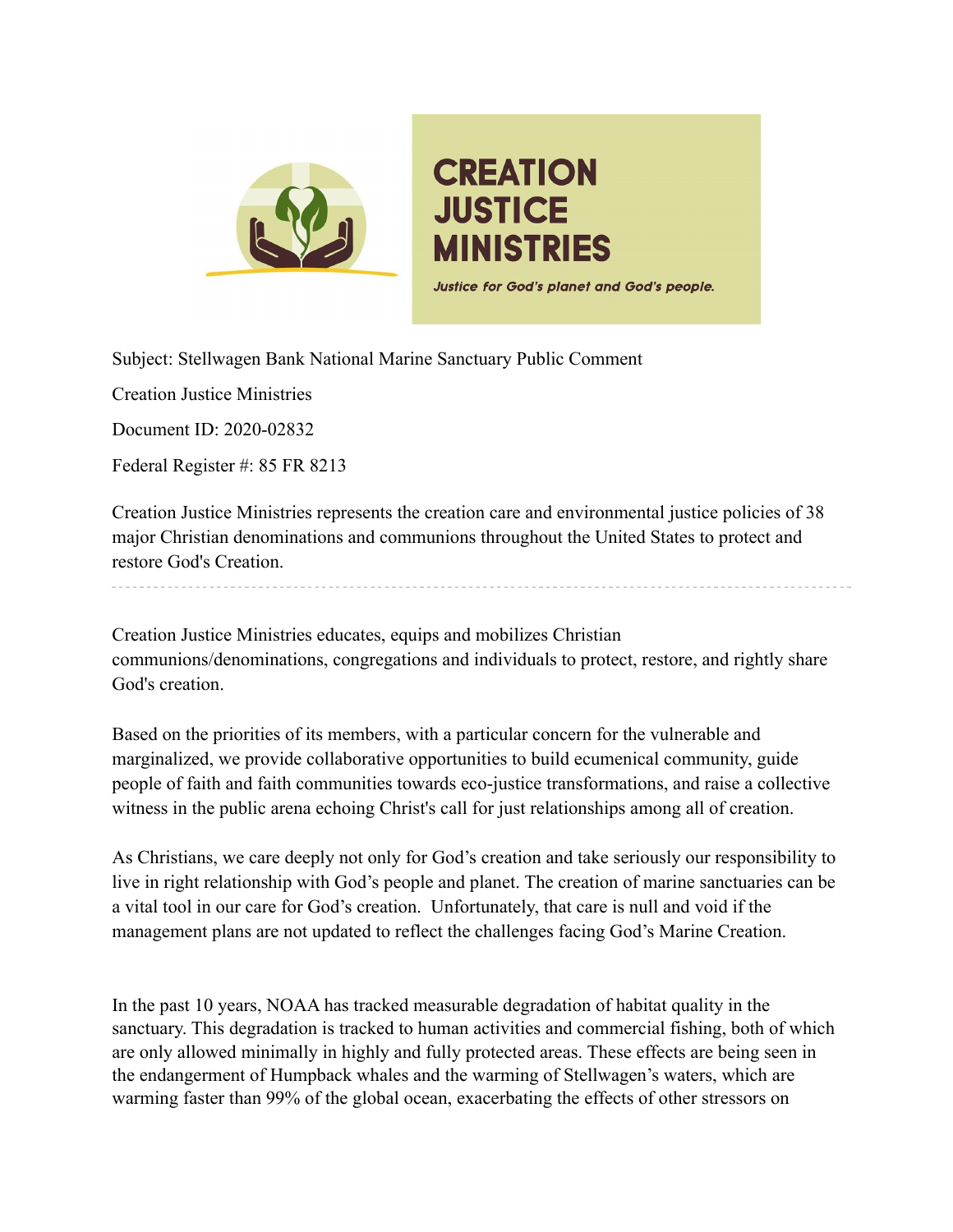sanctuary resources. Outdated management practices for this sanctuary are putting a great wealth of biological diversity at risk, such as more than 575 species residing within, including seabirds, sea turtles, 22 species of marine mammals, and fish.

The central purpose and policy of the National Marine Sanctuaries Act is "to maintain the natural biological communities in the national marine sanctuaries, and to protect and, where appropriate, restore and enhance natural habitats, populations, and ecological processes. NMSA Section 301(b)(3). By not updating the management plans for the sanctuary NOAA is forgoing its legal responsibility under the National Marine Sanctuaries Act..

It's time to update the management plan for this beautiful, important piece of God's creation. We ask that NOAA revises the management plans to place the strongest possible protections in place for the sanctuary. Given the degraded state of the habitat and wildlife in the sanctuary, the draft management plan ought to propose major changes to the current regulatory regime as well as include input from affected communities. We ask NOAA and the Secretary of Commerce to fulfill the purpose and policies of NMSA and revise the management plan to protect and restore the sanctuary's wildlife and habitats. This is a question of science, law, and most importantly, morality. NOAA is scientifically, legally, and morally responsible for the health and flourishing of Stellwagen Bank Sanctuary. Use your authority to update the management plan and provide the strongest possible protections for this one-of-a-kind piece of God's creation.

Specifically, we urge the sanctuary management plan to:

- 1. Amend the Soundscape Action Plan to commit the Sanctuary to conduct sector-specific noise management planning, in partnership with private sector stakeholders, and require, within 12 months, noise mitigation measures to be implemented by the Sanctuary.
- 2. Require vessels operating within or transiting through the sanctuary to travel at speeds of 10 knots or less, to reduce the incidence and severity of vessel strikes with humpback whales and other large whale species.
- 3. Formally request the New England Fishery Management Council to do the following:
	- a. Prohibit all directed fishing for Atlantic cod within the Sanctuary. Any recreational fishing allowed would need to be catch and release of Atlantic cod and utilize best practices to minimize mortality.
	- b. Expand seasonal spawning protections for cod in the area in and surrounding the NW corner of Stellwagen Bank.
	- c. Provide protections to the southern portion of the sanctuary because of the importance of the area for sand lance, a critical prey species, and for humpback whales which feed on the sand lance.
	- d. Provide additional protection for sand lance, a species that is currently unmanaged by the New England Fishery Management Council through either: (1) a fishery management plan specifically developed to conserve and manage sand lance and other unmanaged species in the region; or (2) through an amendment to the Northeast Multispecies fishery management groundfish plan to add sand lance as an ecosystem component species and prohibits the development of a fishery for sand lance;